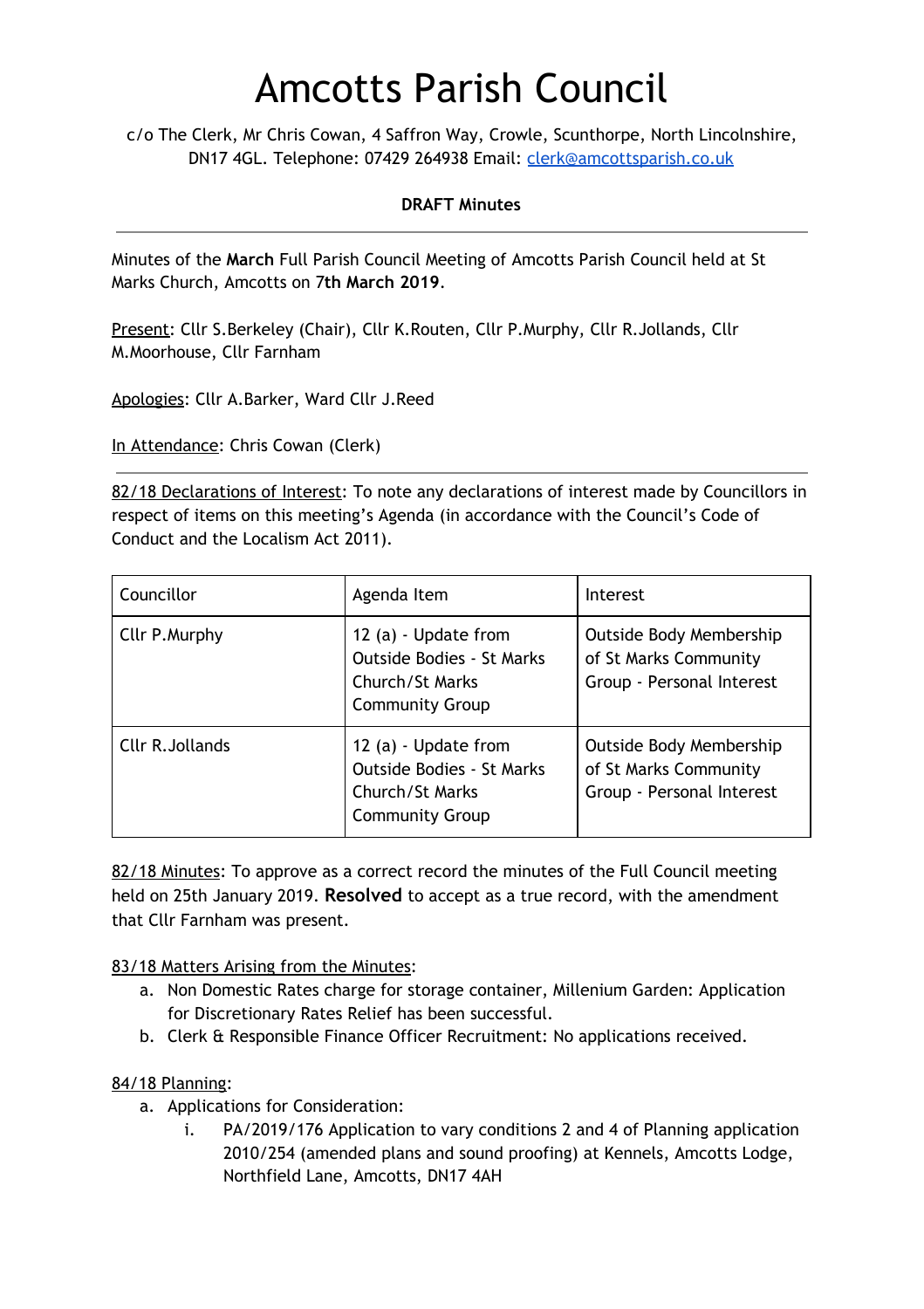## <https://apps.northlincs.gov.uk/application/pa-2019-176>

## **No Observations**

- b. Planning Decisions: Nothing to report
- c. Applications Withdrawn: Nothing to report

## 85/18 Correspondence from Clerk:

- a. Workers memorial Day 29th April 2019 at The Scunthorpe Baptist Church, Ashby Road from 10am. **Noted**
- b. Great British Spring Clean 2019 22nd March to 23rd April. **Noted**  St Marks Community Group are organising an event.

## 86/18 Correspondence from Chair: Nothing to report

87/18 SSE Windfarm Grants: To approve the allocation of the Micro Grant Funding to local community groups. **Resolved** to approve the following 6 applications:

Easter Bank Holiday Event - Egg hunt and Easter Bonnet competition Amcotts Rose Queen Ceremony Amcotts in Bloom Family Bingo Friday Quiz Nights Amcotts Christmas Lights

**Resolved** to fund the Easter Bank Holiday Event now from Council reserves (to ensure sufficient funding is in place for the event), with the funding to be recovered when the Micro Grant is received in April/May 2019.

88/18 Parish Council Elections (2nd May 2019): Nomination Papers for candidates wishing to stand for election. **Noted** and notices will be displayed on the parish noticeboard and website.

#### 89/18 Finance:

- a. Bank Account reconciliation. **Noted**
- b. Accounts for payment. **Noted & Approved** (including Easter Event approved in minute 87/18).

90/18 Clerk & Responsible Finance Officer Recruitment: No applications received. **Noted** Cllrs S.Berkeley and P.Murphy proposed that the Council accept Julie Reed's offer to undertake the role of Clerk, in lieu of no other applicants, and Chris Cowan's offer to continue in the role of Responsible Finance Officer. **Resolved** to approve the proposed appointments. The role will be split (at current salary of £1,079.49 per year, on an 8 hours per month basis), with 5 hours per month Clerk duties (£680.08 per year) and 3 hours per month Responsible Finance Officer duties (£399.41 per year), as from 1st April 2019.

## 91/18 Update from Outside Bodies:

a. St Marks Church/St Mark's Community Group:

Grant funding bid to replace damaged/worn stones in the porch has been approved.